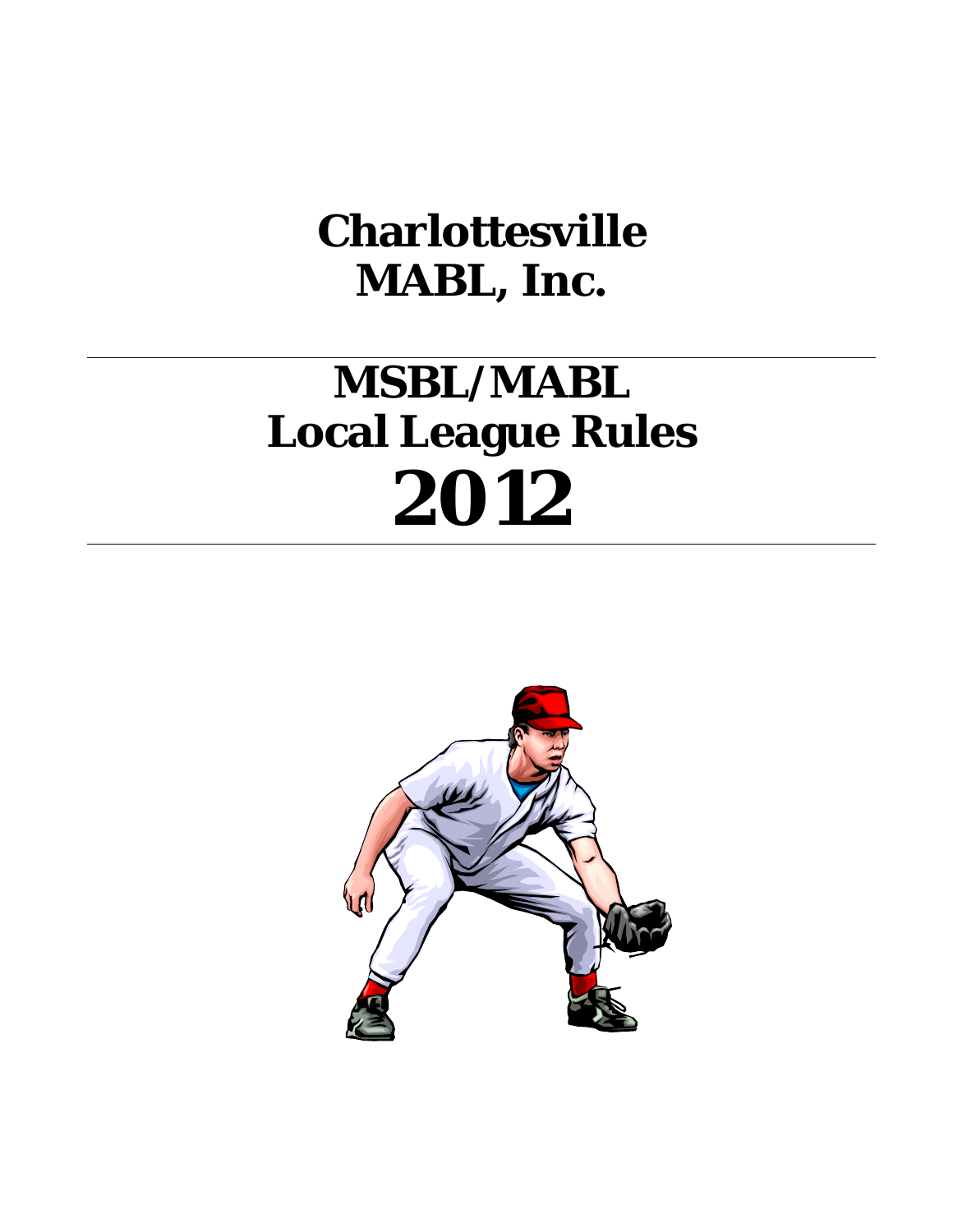Listed below are **amended National MSBL rules and regulations** developed by the Charlottesville MABL Inc. Rules Committee in 1996 and amended in 2001, 2003, and 2004, 2005, 2008, and 2011. Players and coaches who have questions about rules that are not discussed below should refer to their official MSBL/MABL scorebook, which contains the National MABL/MSBL rules (most recently revised 4-20-2011).

## **1.0 Eligibility**

- **1.01** A player is eligible if he is 18 years of age by December 31, 2012 (National Rule).
- **1.02** Additional players may be added to a team's roster **prior to July 6th.**
- **1.03** In order for a player to qualify and participate in his team's and/or league's playoffs, tournaments, and post-season events, he must participate in at least six (6) of the team's regular season games. If a player fails to meet the requirements due to any injury, a letter should be submitted to the league explaining non-compliance. The league shall make a decision based on this information.
- **1.04** A player may be replaced during the season in the following circumstances:
	- 1) Player expulsion by majority vote of the entire team prior to July 6th.

**Note:** As it is not the league's policy to discriminate against any player, any time this situation occurs, the team manager (or representative) and the affected player should inform the league of the circumstances which led to the decision so that the player might be placed on another team. Player is suspended or expelled by the league for any reason at any time during the season.

2) Player is no longer able to participate in league play due to serious injury or relocation out of the area.

**Note:** If this occurs on or after July 6, the player must notify the league with a signed, written statement as to why he can no longer participate. The affected team may then apply to the league to add a replacement player. The league may decide as to whether that player can be replaced.

**1.05** No player may transfer to another team during the season without the consent of both managers. Both managers are also responsible for notifying the League secretary/treasurer of the transfer. Additionally, before approving a transfer, the team receiving the transfer player must agree, by a majority of the team's players, to add the player to the roster. If both managers are not in agreement, and if the receiving team does not agree with the transfer, the player must finish the season with his current team or be declared ineligible to participate for the remainder of the season. The following year, the player will become a free agent, eligible to play for any team.

### **Note: Under no circumstances will the transfer of a player from one team to another be permitted after July 6<sup>th</sup>.**

**1.06** If a team disbands during the season, players from that team, who want to continue to play in the league, will be permitted to play for another team that has room on its roster. Players will be chosen according to the current league standings. The team with the worst won/lost record (from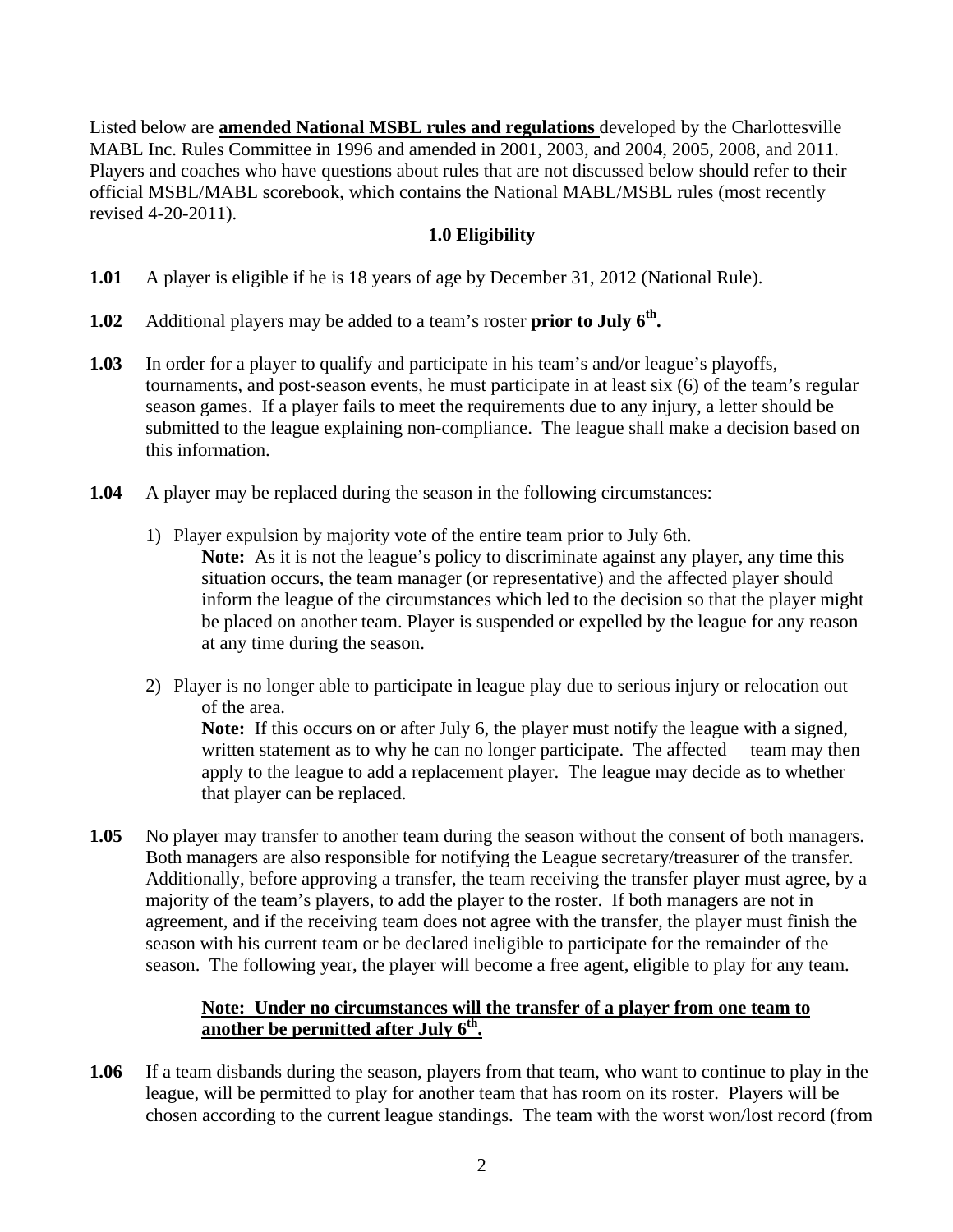the previous regular season) will have the first opportunity to choose from the available players. Any new teams that have been added to the league will choose last. Player selection will continue

in this manner. If a player chooses not to play with a team that has selected him, he forfeits the opportunity to finish out the season with another team.

#### **2.00 Game Preliminaries**

- **2.01** For everyone's safety, young children of all players should be supervised at all times. If children of players disrupt the game, the umpire should suspend play, issue warnings to the responsible player(s), then resume play when safe to do so. If the game continues to be disrupted, the umpires should suspend play indefinitely and award the win or tie as is appropriate.
- **2.02** All Charlottesville MABL, Inc. Managers and Coaches must recognize their responsibility to the league and the perpetuity of it as to not cross the line where winning is more important than playing the game.

NOTE: The use of profane language of any kind by any Player or Coach/Manager **"Directed at"** a teammate, opposing team's Player, opposing team's Coach /Manager, Umpire or Fan(s) will not be tolerated. **An umpire may issue a warning to a Player engaging in such behavior, and may immediately eject a Coach or Manager engaging in such behavior.** Following the warning, the Player will be subject to ejection from the game if he repeats the offense. To avoid confusion, in the event of a double header, a warning in the first game will still be in effect at the start of the  $2<sup>nd</sup>$  game. That is, **if the Player receives a warning in the 1<sup>st</sup> game, he will be** subject to immediate ejection for an offense in the  $2<sup>nd</sup>$  game. If a Player or Coach/Manager is ejected from a game for unsportsmanlike conduct there shall be no penalty for the first ejection. **If a Player or Coach/Manager is ejected a second time in a season from a 30+ league game, he shall receive a one (1) game suspension beginning immediately following the game in which the 2nd ejection was received. A two (2) game suspension will apply in the case of a**  Player or Coach/Manager receiving a 2<sup>nd</sup> ejection from an 18+ league game.

If a Player, Manager or Coach is ejected a third time in a season, he shall immediately be suspended from all of his team's remaining games until a league meeting can be called. This league meeting shall be held within 10 calendar days of the Player or Coach/Manager's 3rd ejection and will be an opportunity for the Player, Manager or Coach to defend his unsportsmanlike behavior. The Umpire(s) will be requested to appear at this meeting to explain the reason for the ejection. If unable to appear the Umpire(s) may submit a written statement(s) regarding their interpretation of the events leading to the ejection, or participate in the meeting by phone if practicable. After a brief discussion, Board members will vote on whether or not the Player or Coach/Manager shall be allowed to return to his team that season and, if allowed to return, will further decide the length of suspension that must be served. The opposing team's Coach/Manager involved in the game where the Player or Coach/Manager was ejected will have no vote in the determination of the Player or Coach/Manager's suspension.

- **2.03** A team shall forfeit to the opposing team if it is not able to field (8) **rostered** players fifteen (15) minutes after the designated starting time.
	- a) No borrowing of players is permitted for official games.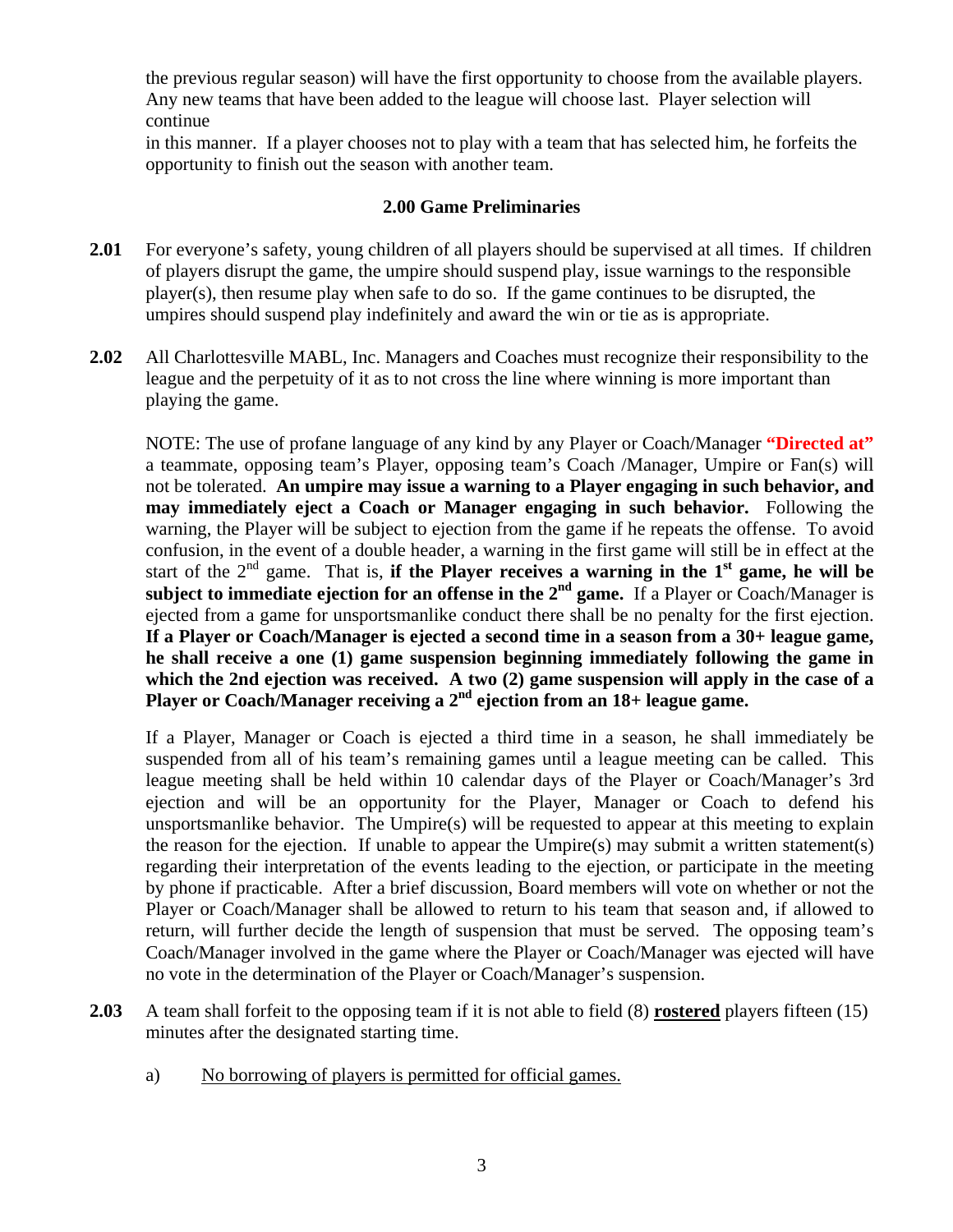- b) A team shall forfeit to the opposing team if, at any time, a player must leave for any reason and only (7) or fewer players remain. A reasonable grace period may be agreed upon by the coaches of the participating teams to allow the "short" team to field an eighth rostered player, subject to the time limits for games set by the league. Succeeding games must start on time (except for the completion of an inning already in progress).
- c) If the game is a forfeit (because of inability to field 8 rostered players within the time limit), the forfeiting team may borrow player(s) from the other team and play a game. **However, the game is an unofficial game is still a forfeit, which counts as a win for the non-forfeiting team.** The umpires will remain and umpire the game, even if it is an unofficial game.
- **2.04** The 18+ MABL Division of our league shall schedule games depending upon field availability, darkness, or other factors. All games will be 9-innings or 2:45 hours in length unless a doubleheader is being played, doubleheaders will have two 7 innings games with a 2:30 hour time limit on each game of 2:30 hours with the following exceptions and provisions:
	- a) No new inning of a single game shall begin after 2:45 hours. The game will be called by the umpire(s), at the 2:45 hour limit, and it will be a regulation game, if at least five innings have been completed (4.5 innings if the home team is ahead).
	- b) Each game of a doubleheader will be 7 innings with a 2:30 hour's time limit. No new inning shall begin after 2:30 hours. The game will be called by the umpire(s), at the 2:30 hour limit, and it will be a regulation game, if at least five innings have been completed (4.5 innings if the home team is ahead).
	- c) Games that are called by the umpires, for time limit or for weather, and are not regulation games as per (a) above, will be resumed at the exact point where they were stopped (the score and inning carries), at a later date, as agreed upon by both teams.
	- d) If a game ends in a tie, either at the end of 9 innings or where the 2:45 hour rule applies, up to two additional innings will be played to attempt to eliminate the tie. If after two additional complete innings, the game remains a tie, it will remain a tie in the standings. These extra innings will be played immediately, which may delay the start of any scheduled games following. The umpires will receive no additional compensation for officiating these extra innings.
	- e) **The 2:45 hour time limit does not apply to league playoff games.** All other rules (i.e., regulation games, games called for weather, etc.) per (a), (b), (c) above apply. The only exception to these rules for league playoff games is the 2:45 hour limit, as all games must have a winner, with no tie games allowed.
- **2.05** 35+ MABL Division of our league shall schedule games depending upon field availability, darkness, or other factors. All games will be 7-innings or 2:00 hours in length unless a doubleheader is being played, doubleheaders will have two 6 innings games with a 1:45 hour time limit on each game of 1:45 hours with the following exceptions and provisions:
	- a) No new inning of a single game shall begin after 2:00 hours. The game will be called by the umpire(s), at the  $2:00$  hour limit, and it will be a regulation game, if at least five innings have been completed (4.5 innings if the home team is ahead).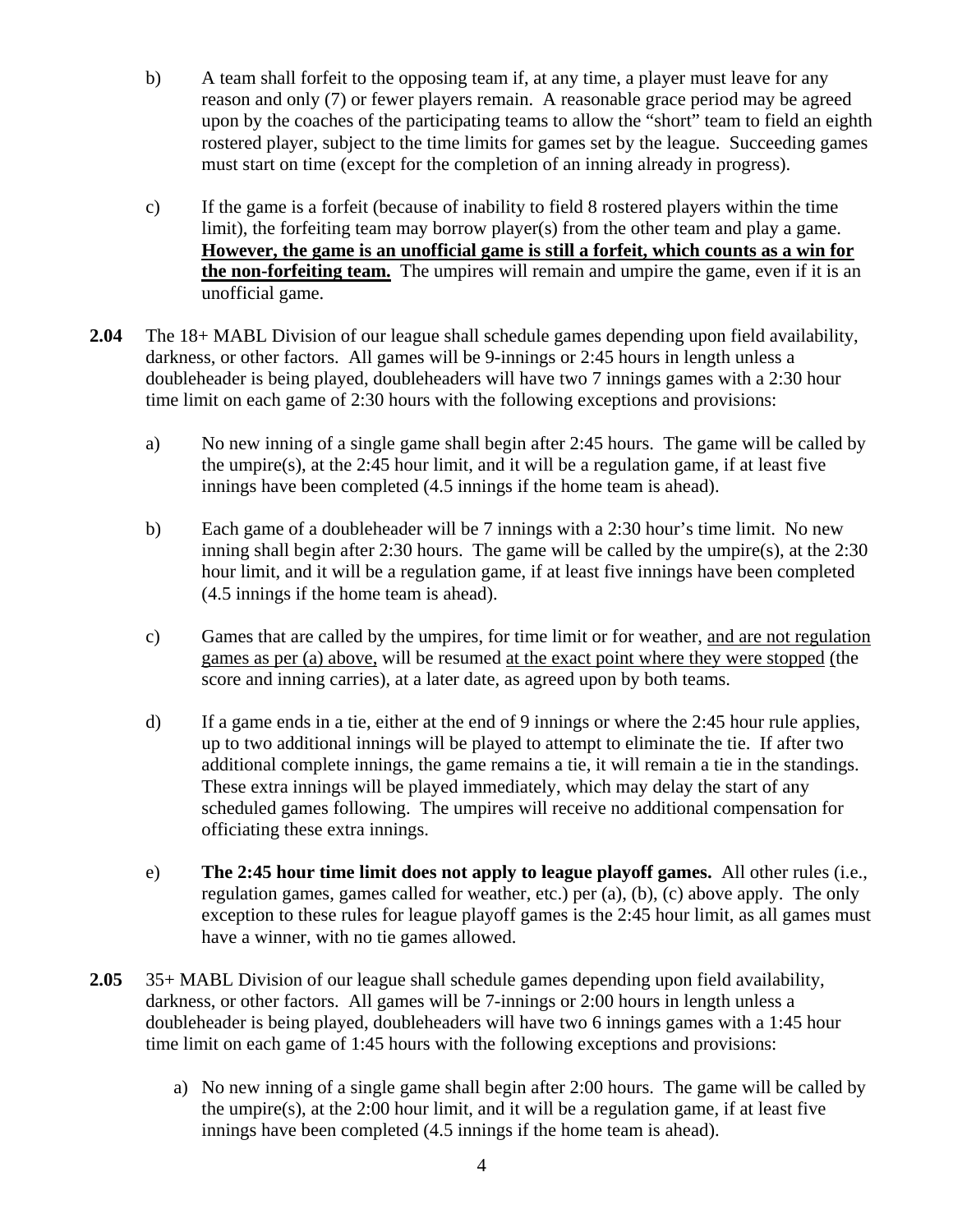- b) Each game of a doubleheader will be 6 innings with a 1:45 hour's time limit. No new inning shall begin after 1:45 hours. The game will be called by the umpire(s), at the 1:45 hour limit, and it will be a regulation game, if at least five innings have been completed (4.5 innings if the home team is ahead).
- c) Games that are called by the umpires, for time limit or for weather, and are not regulation games as per (a) above, will be resumed at the exact point where they were stopped (the score and inning carries), at a later date, as agreed upon by both teams.
- d) If a game ends in a tie, either at the end of 7 innings or where the 2:00 hour rule applies, up to two additional innings will be played to attempt to eliminate the tie. If after two additional complete innings, the game remains a tie, it will remain a tie in the standings. These extra innings will be played immediately, which may delay the start of any scheduled games following. The umpires will receive no additional compensation for officiating these extra innings.
- e) **The 2:00 hour time limit does not apply to league playoff games.** All other rules (i.e., regulation games, games called for weather, etc.) per (a), (b), (c) above apply. The only exception to these rules for league playoff games is the 2:00 hour limit, as all games must have a winner, with no tie games allowed.
- **2.06 The 18+ MABL ten** (10) run a head rule will apply to all regular season games. This means that the game will be called complete by the umpire(s) if a team is ahead by ten  $(10)$  or more runs after (7) innings or 6.5 innings if the home team is ahead.
- **2.07 The 35+ MSBL** ten (10) run a head rule will apply to all regular season games. This means that the game will be called complete by the umpire(s) if a team is ahead by ten  $(10)$  or more runs after (6) innings or 5.5 innings if the home team is ahead.

#### **3.00 Courtesy Runners**

- **3.01** A courtesy runner shall be allowed for up to two players by either or both teams when a player becomes injured during the play of a game. If the injured player is able to remain in the game, he may continue to have a courtesy runner for the remainder of the game, except as in 3.01 e. **Additionally, at their option, the pitcher and catcher for each team may have a courtesy runner every game (in addition to the two players specified above) as long as that is declared at the beginning of the game.** 
	- a) Alternately, a manager may declare, prior to the start of a game, one or two player(s) that will need a courtesy runner for the duration of the game. If this declaration is made, an additional courtesy runner will be allowed for that team during the game only up to a total of two (declared plus injury may not exceed two, other than for the pitcher and catcher as in 3.01).
	- b) The player to make the **last batted out** must be the courtesy runner.

**Definition:** The last batted out is the previous batter to be put out before the ball is dead during this turn at bat (i.e., strikeout, fly out, sacrifice, ground out, thrown out trying to stretch a double from a single, etc.)